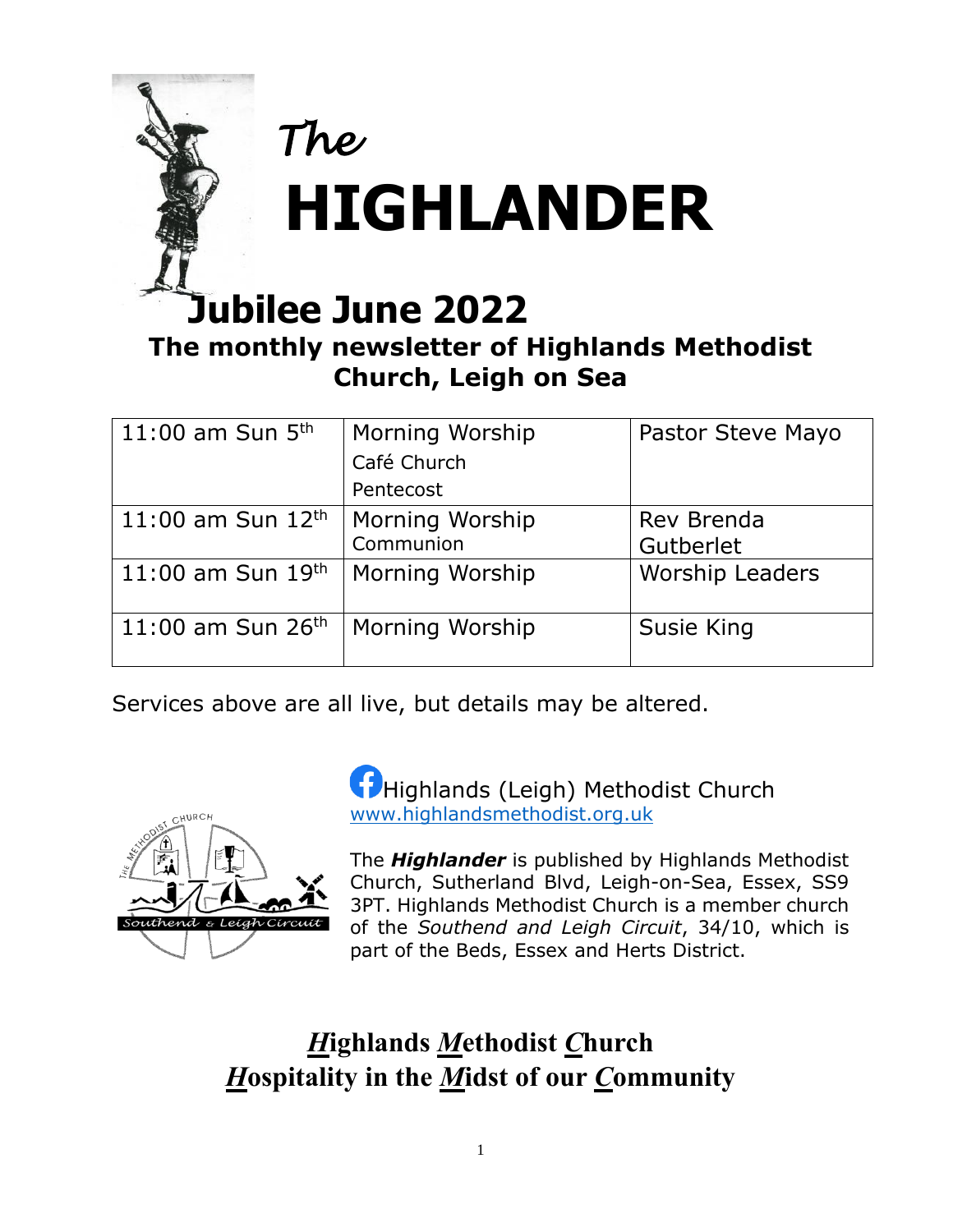All telephone numbers are '01702' unless stated

| <b>Minister</b>              | Pastor Steve Mayo<br>pastorstevemayo@gmail.com                                                       | 483827 |                            |
|------------------------------|------------------------------------------------------------------------------------------------------|--------|----------------------------|
| Secretary to Church Council  | <b>Margaret Wood</b>                                                                                 |        | 557512                     |
| <b>Church Stewards</b>       | <b>Andrew Hyde</b><br><b>Steve Jones</b><br><b>Donald Mayes</b><br>Andreas Botzios (also Web Editor) |        | 473111<br>553898<br>473787 |
| <b>Worship Leaders</b>       | Jennifer Courtenay<br><b>Frank Edmonds</b>                                                           |        | 556140<br>525250           |
| <b>Church Treasurer</b>      | David Watson                                                                                         |        | 555702                     |
| <b>Property Co-ordinator</b> | <b>Anne Lane</b><br>annelane8@btinternet.com                                                         | 01268  | 755291                     |
| <b>Children's Worker</b>     | Ros Bryant                                                                                           |        | 478631                     |
| <b>Pastoral Co-ordinator</b> | Jean Edmonds                                                                                         |        |                            |
| <b>Church Flowers</b>        | Jean Edmonds                                                                                         |        | 525250                     |
| Lettings/Use of Premises     | Les Davis                                                                                            |        | 558381                     |
| <b>Older Persons' Worker</b> | <b>Julie Peek</b>                                                                                    |        | 479804                     |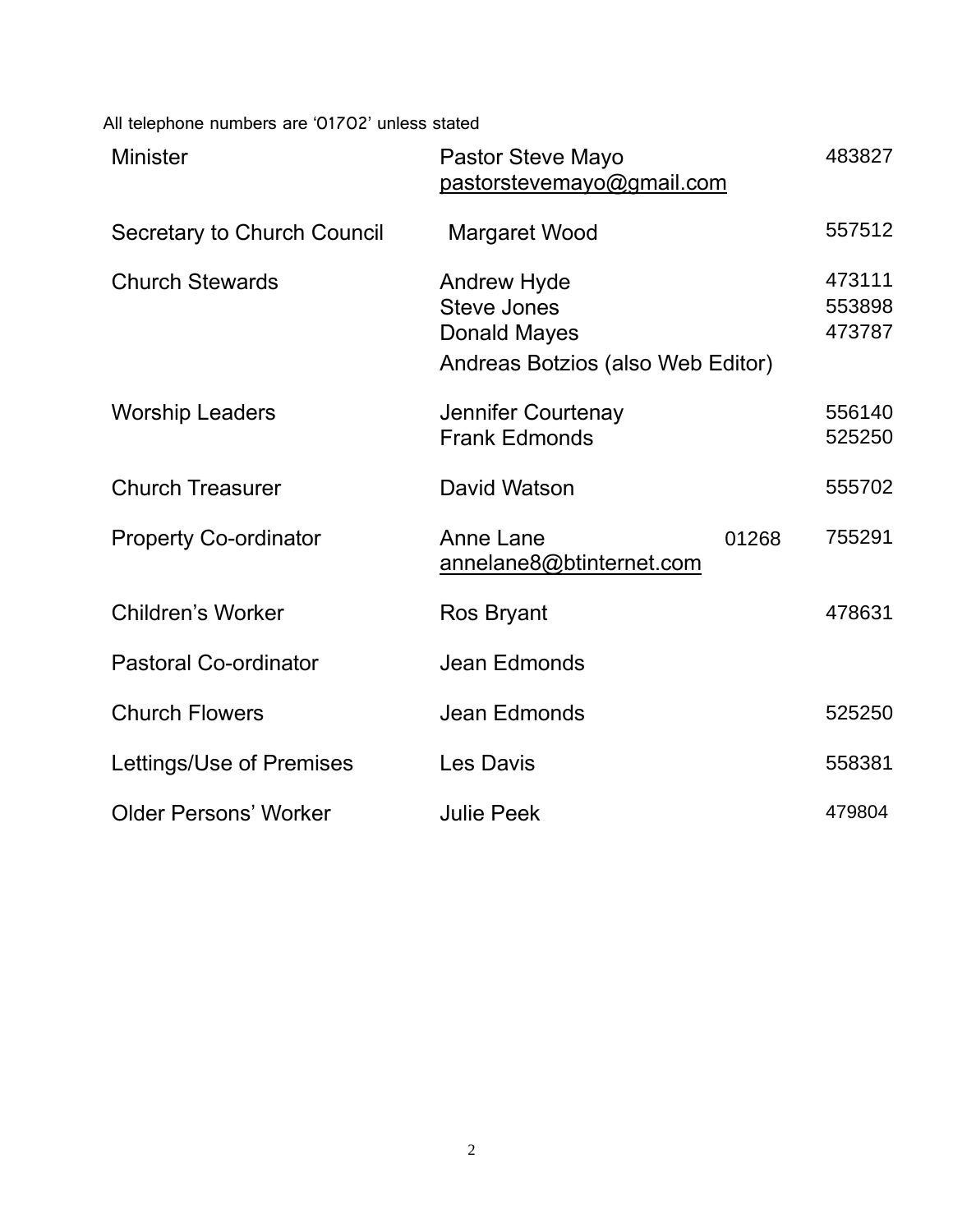## **From Your Minister**



As I'm sure all of you are aware, this year we will be celebrating the Queen's Platinum Jubilee; 70 years on the throne. We will be celebrating with street parties, special concerts, community events and even 1 extra bank holiday! Although I wouldn't say I'm a devout royalist, I do have an admiration and respect for the Queen when I think about the events over the past 70 years she has seen our country through. If Queen Elizabeth II lives for another 3 years, she will be the longest reigning monarch in history overtaking Louis XIV of France, who reigned for 72 years and 110 days.

To me, 70 years seems a really long time. This feeling of duration will vary depending on how old or young you are. Many of you will still remember the Queen's ascension to the throne in 1952.

But of course, there is one King who has reigned longer than any earthly king or queen; the King of kings and Lord of lords, the Prince of Peace, Jesus Christ.

Earthly rulers come and go, no matter how long their reign, but Jesus reigns from eternity to eternity;

*He will be great and will be called the Son of the Most High. The Lord God will give him the throne of his father David, and he will reign over Jacob's descendants for ever; his kingdom will never end.* [Luke 1:32-33 NIVUK]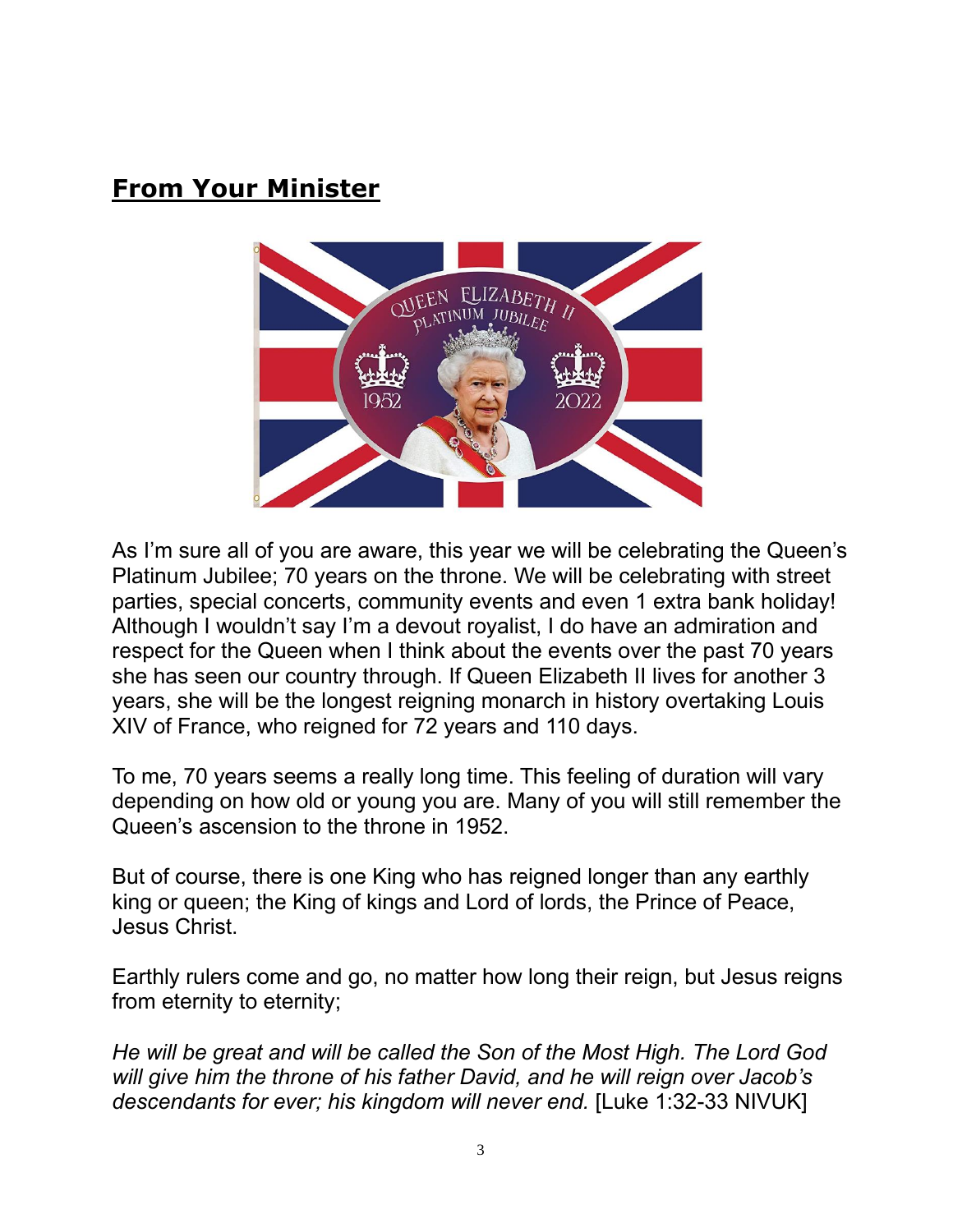Moreover, any earthly monarch has a geographical domain that is limited by borders, where their authority ends. Jesus, however, rules the whole world and beyond. In the words of Isaac Watts:

*Jesus shall reign where'er the sun Does its successive journeys run. His kingdom stretch from shore to shore, Till moons shall wax and wane no more.*

*To him shall endless prayer be made, And praises throng to crown his head. His name like sweet perfume shall rise With every morning sacrifice.*

*People and realms of every tongue Dwell on his love with sweetest song, And infant voices shall proclaim Their early blessings on his name.*

*Blessings abound where'er he reigns: The prisoners leap to lose their chains, The weary find eternal rest, And all who suffer want are blest.*

*Let every creature rise and bring The highest honours to our King, Angels descend with songs again, And earth repeat the loud amen.* [CCL No. 15506]

So, by all means let's celebrate the Queen's platinum jubilee. Her reign has been a huge personal achievement. But in our celebrations let's also remember and celebrate the longest reigning sovereign ever - Jesus!

Every blessing, Pastor Steve, June 2022 01702 48382c7 pastorstevemayo@gmail.com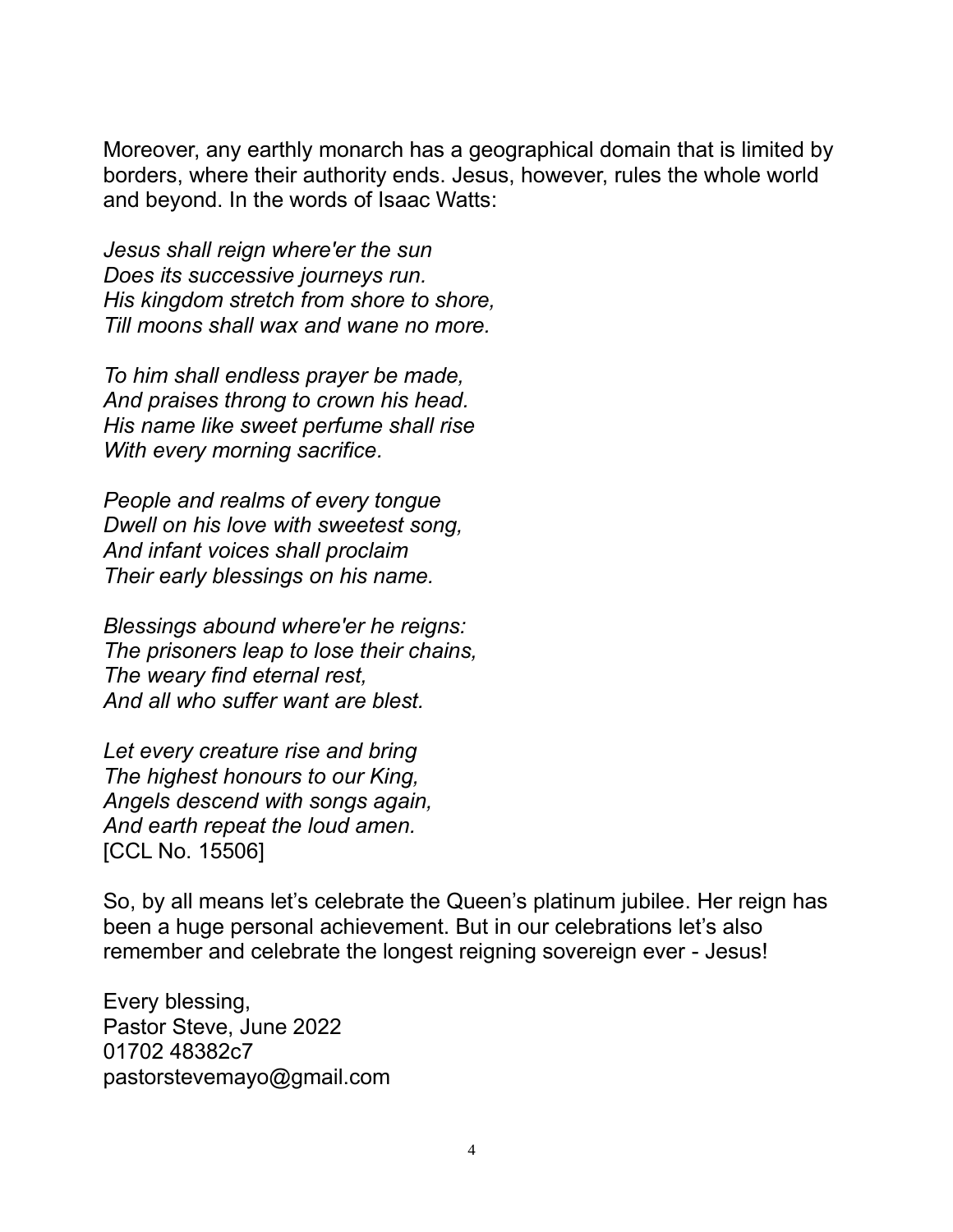

**We pray for** our friends who are ill, housebound, or bereaved and for those in residential care: particularly *Doll Edwards in The Cedars.*  Our thoughts and prayers are with them and their families.

In particular **we pray for** the Secretary of the Circuit Meeting, Kathy Burrell who is still in hospital

We send our **condolences** to Julie Peek and family on the loss of her dad Reg…

…**also** to family and friends of Charlie Baynes who died unexpectedly this month. Charlie, an accountant and business adviser, was a keen sailor and fitness enthusiast. His wife Kate will be known to many as a teacher and for 26 years a governor of West Leigh Schools.

**Congratulations** to Maureen Kelly on the birth of a great grandson Hugo Frederic on 23 May. Hugo's dad is Charlie, son of Maureen's son Peter.

We continue to **pray for peace** in Ukraine – may all parties reach a fair and just conclusion which respects the rights and wishes of the people of that land.

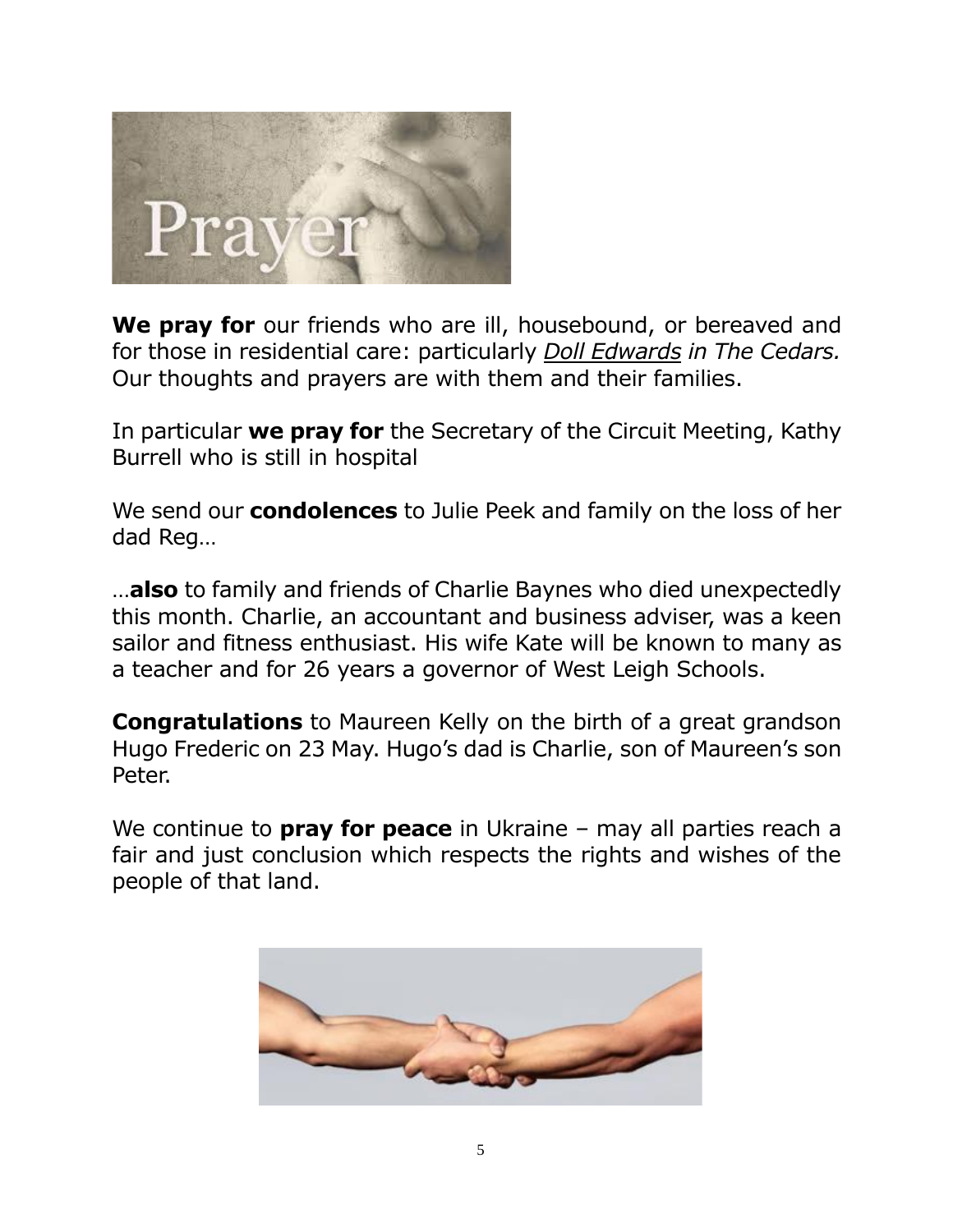## **From the Editor**

There is little doubt about the dominant theme for this month. It has to be the Jubilee.

Part of me, however, insists that there is little or no reason to celebrate. After all, our nation, still emerging from the pandemic, must now face a 'cost of living' crisis this year. But that is of little or no account when placed against the problems of a vicious and unjust war, against heart-breaking stories of refugees from almost every corner of the world, and deadly famine in Yemen, Somalia and South Sudan (to name but three). Here in the UK we do not expect crisis to turn into tragedy. Our elected representatives, whatever we think of their various faults, are well aware that their first responsibility is to protect and preserve their people through managing defence, health and the economy.

The word jubilee comes (it seems) from the archaïc Hebrew *yobel* meaning 'ram' or by extension – a ram's horn<sup>1</sup> used as a musical instrument. The Old Testament gives us more background:

*On the Day of Atonement sound the trumpet throughout your land. Consecrate the fiftieth year and proclaim liberty throughout the land to all its inhabitants. It shall be a jubilee for you.* [Leviticus 25: 9-10 NIVUK]

So the original 'Jubilee' was fixed as a 50-year celebration. It was Queen Victoria, celebrating 60 years of her reign in 1897, who invented the term 'Diamond Jubilee' for an event that had never happened before. Now we have created the term 'Platinum Jubilee' in similar circumstances.

What Leviticus makes clear, in this and subsequent verses, is that the point of Jubilee is not just to celebrate how lucky we are to live in:

<sup>1</sup> Modern Hebrew uses the unconnected word *shofar*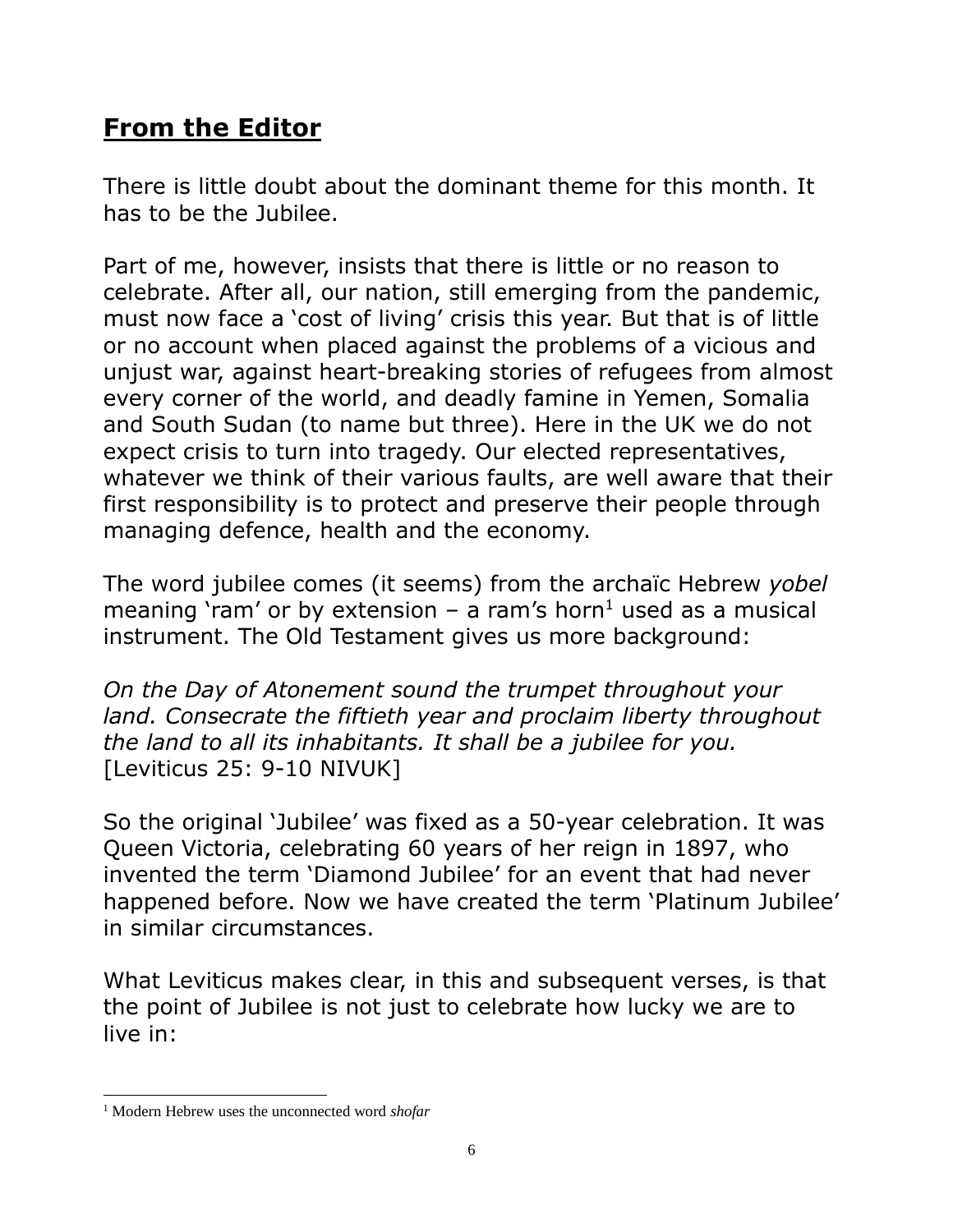*…a good and spacious land, a land flowing with milk and honey* [Exodus 3:8 NIVUK]

Rather we are pressed to share our good fortune, not only by freeing our slaves, but by sharing everything that God has bestowed on us. We should both pray and act to secure liberty and peace and justice, and an end to famine and poverty, not only for our island but across the world. And for everyone, regardless of colour or faith.

That surely must be the theme of Jubilee in 2022.

### **Humour Corner**

Patient:

*Doctor, I keep breaking into song for no reason. On the way here, for instance, I sang* What's New Pussycat*, then* Delilah*, and finally The Green, Green Grass of Home. What do think it could be?*

Doctor:

*Hmm, yes. I've seen this before. The medical term for it is 'Tom Jones Syndrome*'…

Patient: *Oh, my goodness, that sounds awful. Is it serious? Is it very rare?*

Friend: *Well, let's just say* It's Not Unusual*…*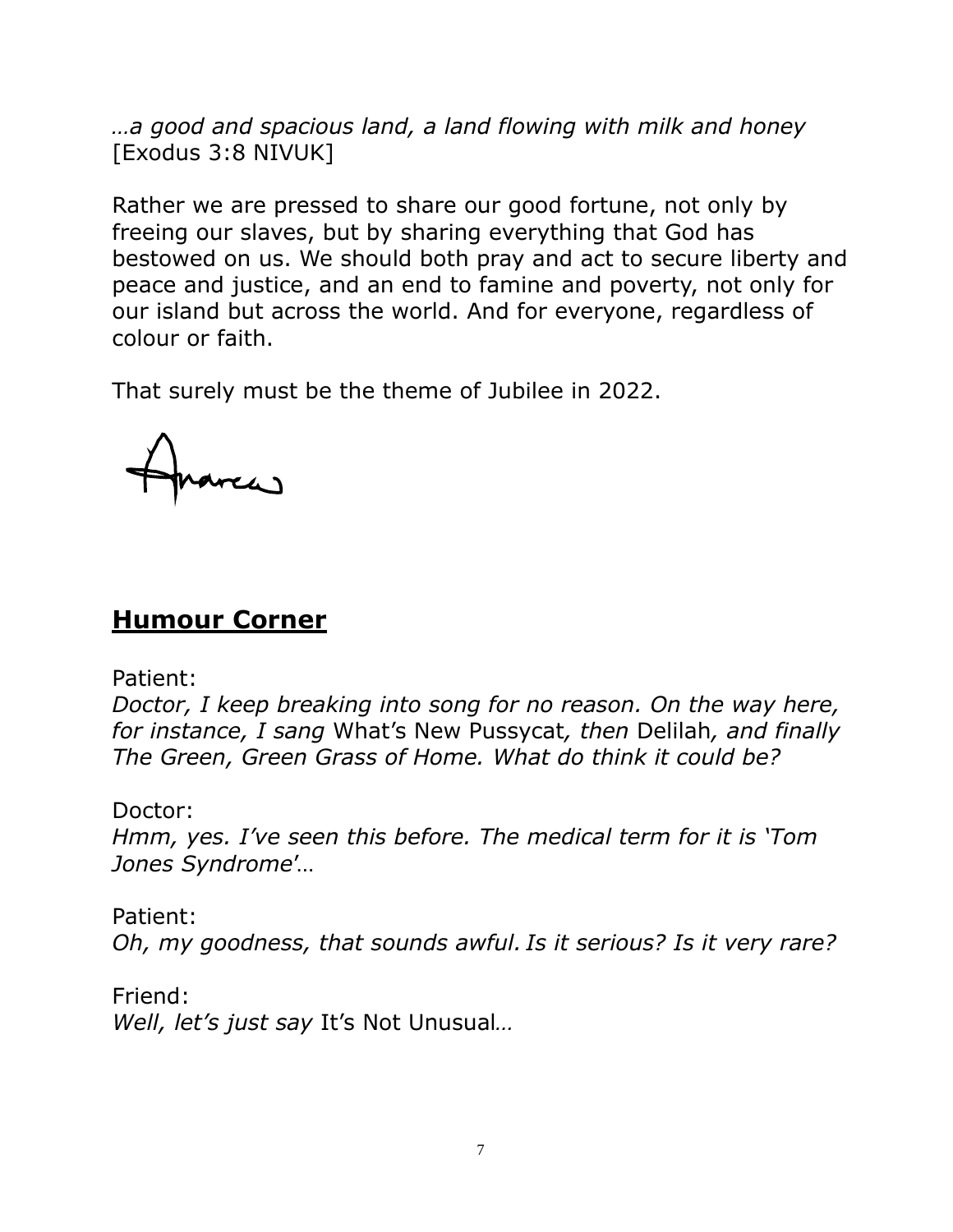## **Snippets**

#### **Our Hon Treasurer**

I'm not sure how many years Dave Watson has served Highlands as Treasurer, but some of his early accounts show balances expressed in groats.

To be fair, it has been Janet and Dave together who have done the work. They have given many years of meticulous and ethical service, but I wouldn't dare make an 'ageist' joke about Janet.

They have however decided that they will cease on 31 August. That will be the time for a proper appreciation. It will also be the time to appoint a successor (or successors). In the meantime, if anyone, after prayerful consideration, believes they could do the job, please contact any of the stewards. By doing so, you will not commit yourself in any way. Probably the starting point would be a chat with Dave and Janet, if they agree, to get a better understanding of what the position entails.

#### **Hobbies**

On 2nd June we will be celebrating the Platinum Jubilee in Jean and Frank's garden (66 Woodside) with red, white and blue flowers for arrangement. On 16 June we plan Iris folding (cards and ribbon), and another go at quilling (paper curling).

We meet on Thursdays from 10:00 am until 12:00 noon. All are welcome. Contact Jean on 525250.

### **Church Flowers…**.

… on 5 June will have been donated by Meriel Mallet in memory of her dear husband Tony who would have been 100 years old on 31 May.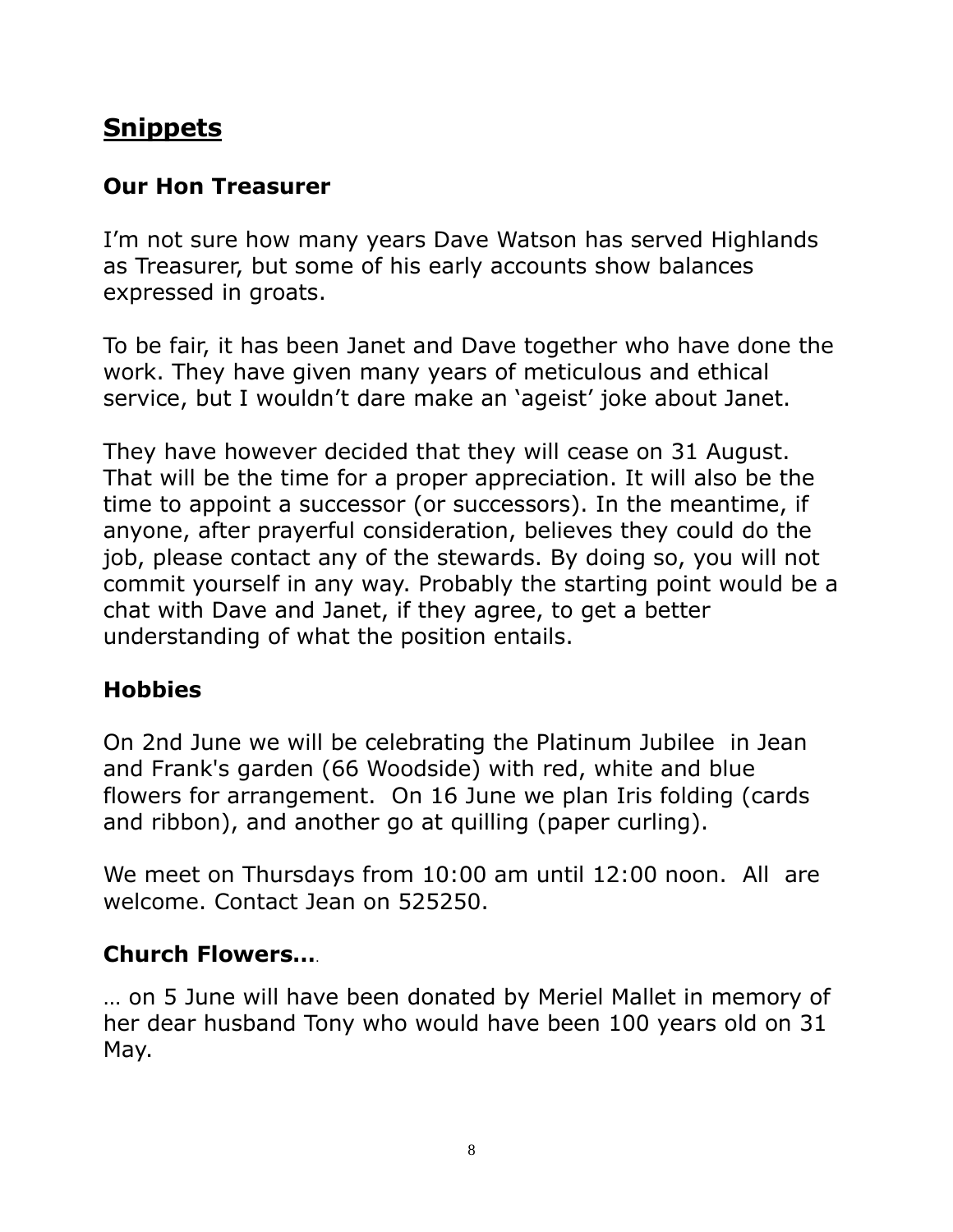#### **From the Circuit**

The next Circuit Meeting is at 7:30 pm on 13 June at Trinity Methodist Church. Any written reports required should be sent in good time by email to the Circuit Office.

#### **Kathy McCullough**



As you will have heard, Kathy will no longer be preaching at Highlands or its sister churches. To mark her departure and to say thanks for all her love and caring at Highlands, we presented this Lemon Tree in the knowledge that it will, like us, flourish in her expert care. We send our best wishes to Kathy and Keith

#### **Property and Equipment News**

Concerning our kitchen upgrade, Highlands stewards are very grateful for the cleaning and re-organising of

our kitchen and wish to say a very big thank you to Jackie and Dave Carter well assisted by Julie for all their hard work.

We now have a kitchen worthy of our beautiful new cooker, ahead of the planned Community Lunches that start on Tuesday 12 July following Tuesday Chatter.

Further details in the July *Highlander* or sooner from Julie Peek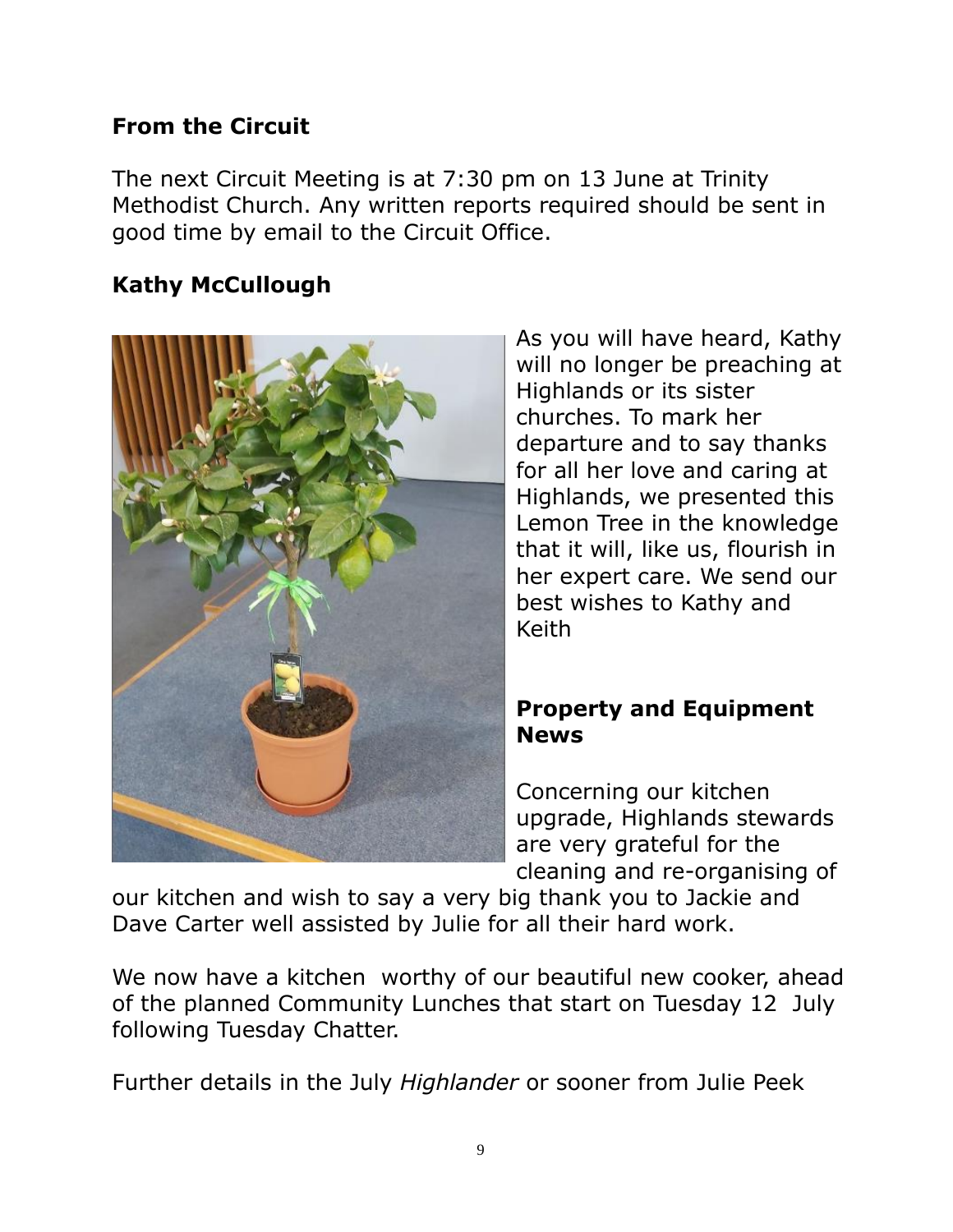#### **Serving the Homeless**

Thank you for your support for the Afternoon Tea at Chalkwell Park Rooms in May. Everyone had a very enjoyable afternoon and we raised over £600. Thank you again.

At the same time, we were able to hear from Jackie Bliss, retiring Chief Executive of HARP, of the progress that has been made over the four years that she has been in post. She was effusive in her thanks for the support of Serving the Homeless. Syrie Cox of YMCA was also able to update us on the work that they undertake for the accommodation, education, and encouragement of young people.

Nevertheless, homelessness in our area remains a problem, and for some a crisis. The economic climate and variable weather exacerbate the problems.

| 7:00 pm Friday<br>10 June | Evening of Jazz<br>and fun with the<br>Daisy Bowlers | @ Our Lady of Lourdes<br>at 7.00pm<br>Tickets at £10<br>now available, bring own<br>drinks and nibbles           |
|---------------------------|------------------------------------------------------|------------------------------------------------------------------------------------------------------------------|
| 20 July                   | Spring Raffle draw                                   | Tickets at £1 are now<br>available for huge<br>selection of hampers -<br>wine, cheese, gardening,<br>pamper etc. |
| 10 September              | A Floral display<br>with Arts and<br>Crafts          | @ Our Lady of Lourdes -<br>all day                                                                               |

Plans for future fundraising events are as follows:

Thank you all for your prayers and support during these difficult times.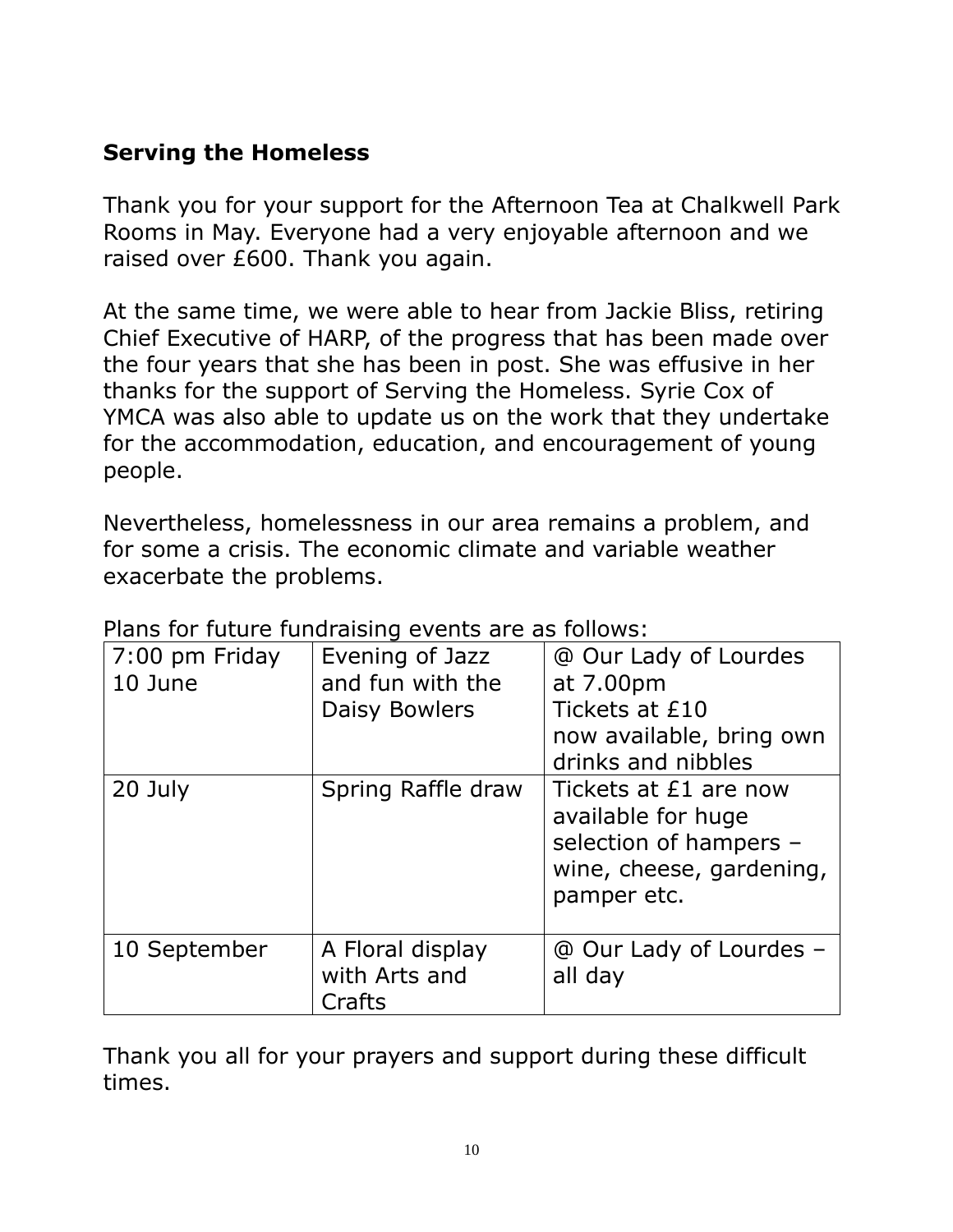## **Platinum Jubilee at Highlands**



Here now is your unique and indispensable Jubilee Calendar. My apologies for any event that I've missed – if you're the organiser there's time for you to post details on  $\bigcap$  Highlands (Leigh) Methodist Church

| DATE/TIME                                                                                                                                                                                 | <b>WHAT</b>                                                                                                              | <b>WHERE</b>                              | <b>Further</b><br>details      |
|-------------------------------------------------------------------------------------------------------------------------------------------------------------------------------------------|--------------------------------------------------------------------------------------------------------------------------|-------------------------------------------|--------------------------------|
| Thu 2 June<br>$11:00$ am $-$                                                                                                                                                              | Jubilee Open Day<br>Celebration                                                                                          | Westerley<br>Care Home,<br><b>SS0 7QU</b> | <b>Jess</b><br>479476          |
| Thu 2 June<br>$10:00$ am $-$                                                                                                                                                              | Hobbies - red,<br>white and blue<br>flowers                                                                              | 66 Woodside                               | Jean 525250.                   |
| Sun 5 June<br>$11:00$ am $-$                                                                                                                                                              | <b>Pentecost Service</b><br>led by Pastor<br>Steve followed by<br><b>Buffet lunch</b><br>outside (weather<br>permitting) | <b>Highlands</b>                          | Ros, Marion or<br>Jean 525250. |
| Thurs 9 June<br>$11:00$ am $-$<br>$3:00$ pm                                                                                                                                               | <b>Highlands</b><br>Platinum Jubilee<br><b>Community Day</b><br>Feat. Southend<br>Mencap<br>'Showstoppers'               | <b>Highlands</b>                          | Julie Peek<br>479804           |
| https://platinumjubilee.gov.uk/events is an excellent online<br>resource for information about what's on locally and nationally.<br>If nothing else, check out the funky interactive map. |                                                                                                                          |                                           |                                |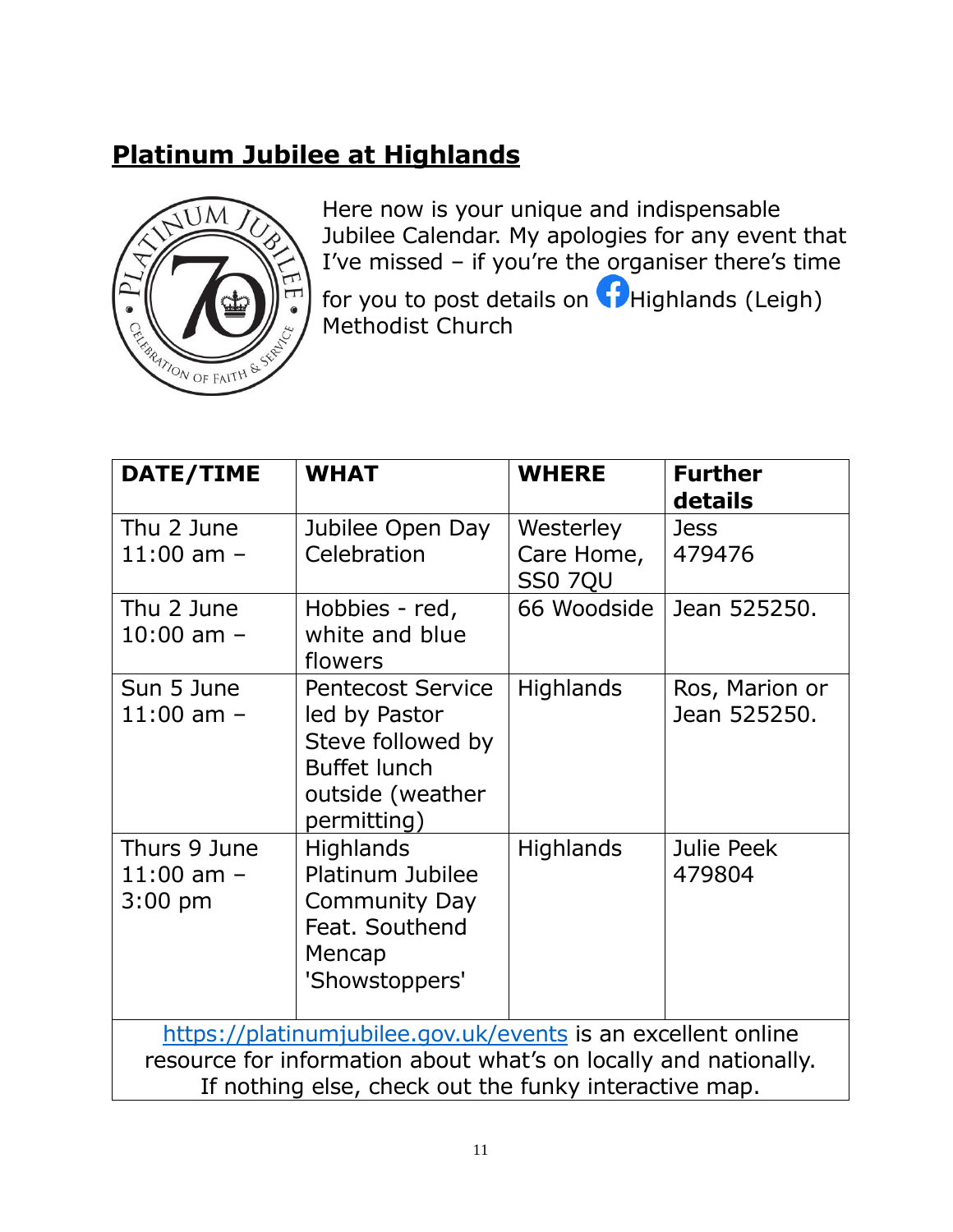## **Dining In – Date & Raisin Cookies**

Following last month's healthier beans, I've tried a cookie recipe without refined sugar. Like the aforementioned beans it uses dates for sweetening rather than refined sugar. The sugar in the fruit is still sugar, but it's digested more slowly because of the fibre content of the fruit and so it's less likely to trigger blood sugar spikes.



**Ingredients** 160g dates, pitted 50g sultanas 2 eggs 90g porridge oats 5 tbsp olive oil

90g plain flour 1 tsp cinnamon Pinch of salt  $1/2$  tsp bicarb

#### Method

- Preheat oven to  $180^{\circ}$  C. Line 2 baking trays with baking parchment or reusable silicone liners.
- Put pitted dates, oil and eggs into food processor and blitz until combined to a thick paste.
- Add the remaining ingredients and pulse again until everything is fully mixed.
- Place dessert spoonfuls onto the baking trays, well-spaced. The mixture makes about 12 cookies.
- Bake for 15 minutes until risen and golden. Transfer to wire rack when cool enough to handle.

Very tasty eaten warm! Or as a sweet nibble with elevenses.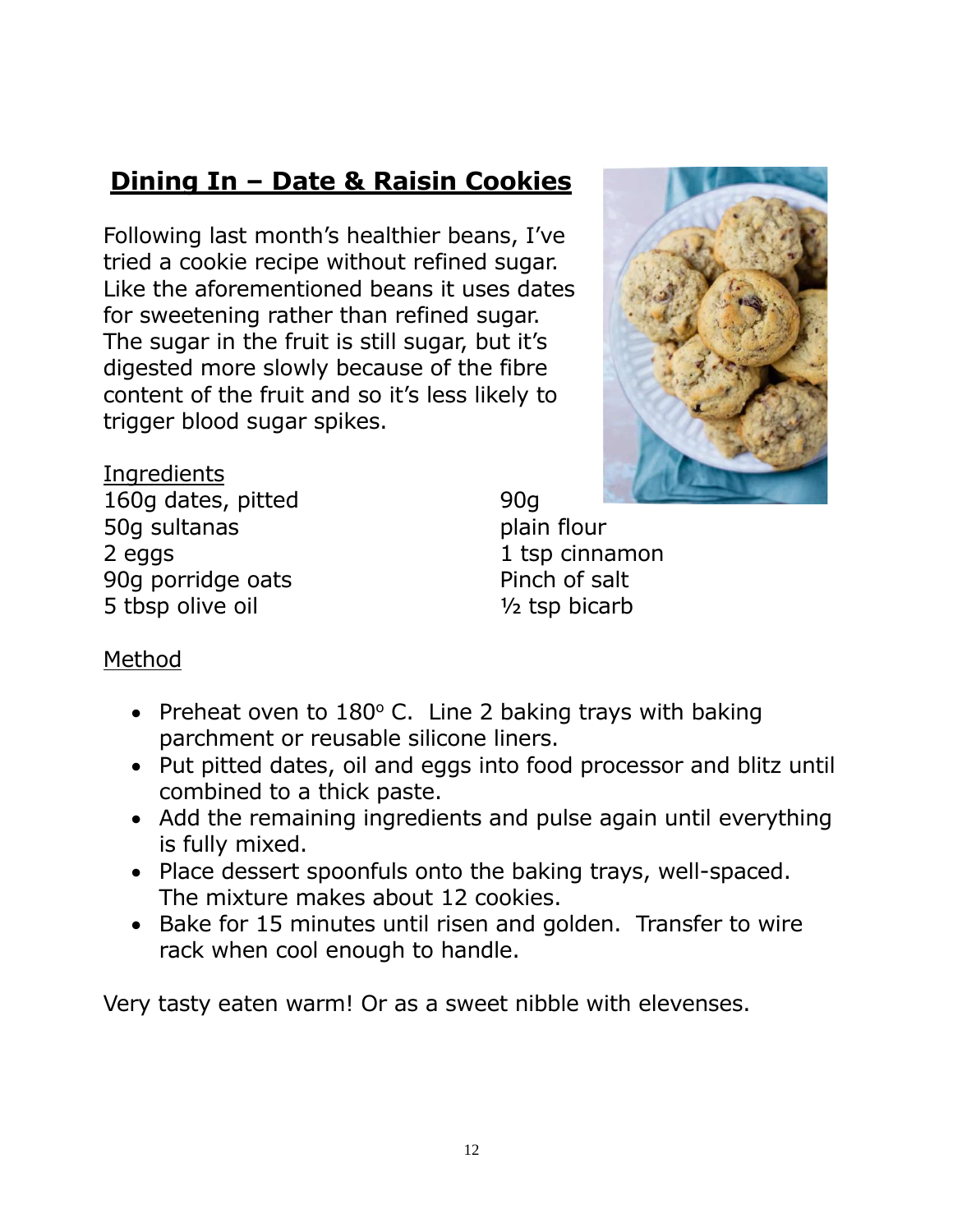## **Puzzle of the Month**<sup>2</sup>

 $=$   $\perp$ 

| A | C | A | C            | W            | E.           | E | E | A |
|---|---|---|--------------|--------------|--------------|---|---|---|
| A | N | S | $\mathbf{I}$ | S.           | $\mathsf{S}$ | T | P | L |
| P | L | I | A            | M            | $\mathbf{I}$ | L | E | L |
| D | L | Y | R            | A            | E            | W | D | I |
| R | A | L | E            | A            | S            | T | E | U |
| O | G | A | Z            | A            | $\vert$      | E | S | M |
| N | A | R | C            | $\mathsf{I}$ | N            | R | O | A |
| N | S | U | S            | $S_{\cdot}$  | U            | Τ | L | L |
| O | W | D | R            | O            | P            | E | O | W |

This is a Trackword puzzle – rather like a Word Search, but

- all the answers form a track from top left to bottom right, and
- the last letter of each answer is the first letter of the next answer, but all other letters are used once only
- Answers can go round corners up, down, left or right but not diagonals

Hidden in the grid above are thirteen flowers. Just to give you a start, the first one, starting top right, is ACACIA.

<sup>&</sup>lt;sup>2</sup> Solution page 18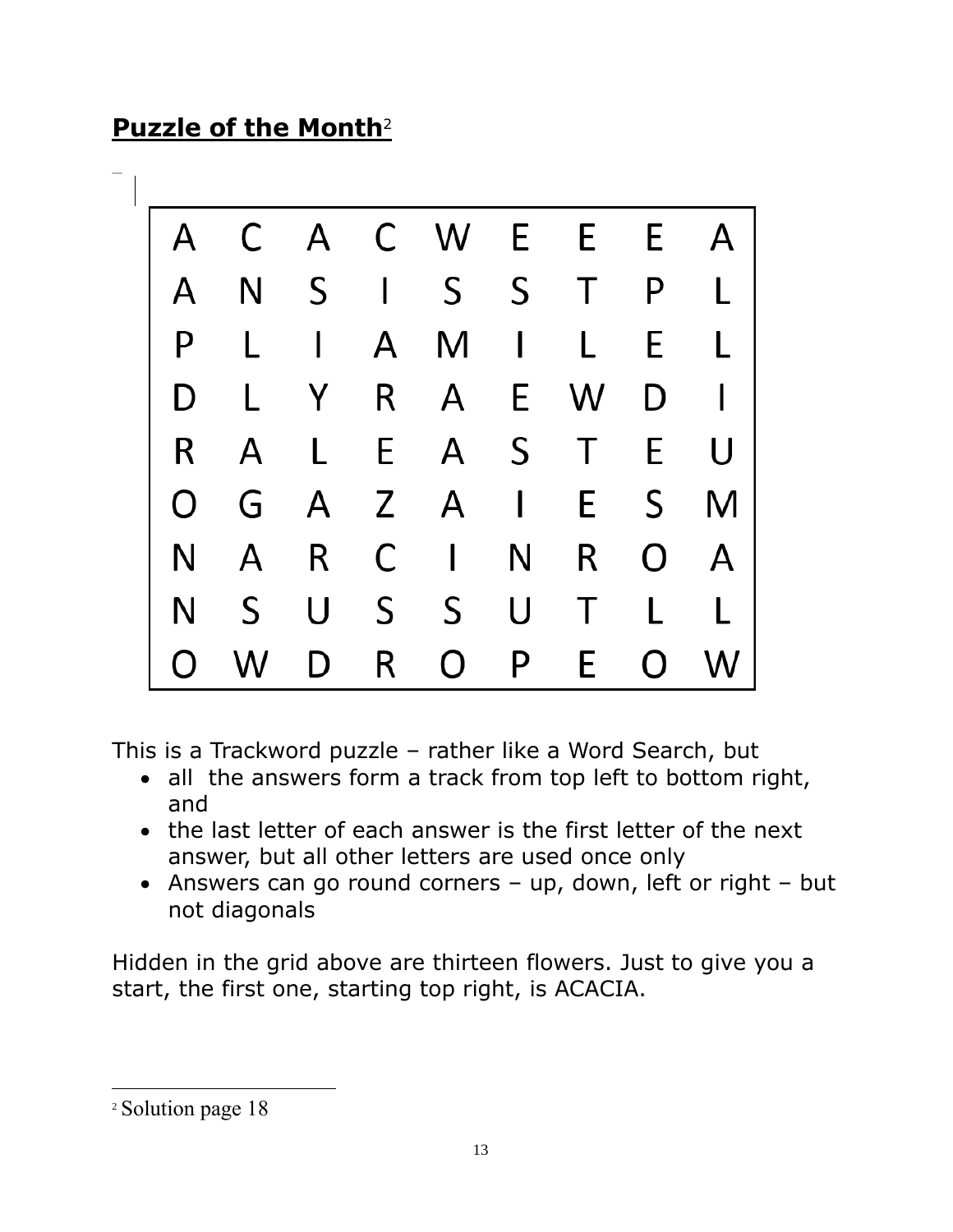

#### **Jobs for the Garden From our Special Gardening Correspondent**

#### **Some Words about Bees**

You all look out for our garden bees, I'm sure. But did you know (I didn't) that May 20 is designated as World Bee Day. Evidently, Slovenia proposed a World Bee Day to the United Nations in 2017 and it's been on 20 May (the birthday of Slovenian bee-keeping pioneer Anton Janša) ever since.

Why a World Bee Day? The intention is to raise awareness of the importance of bees in maintaining biodiversity. A quick Google led



me to 5 interesting facts about bees that I thought I'd share with you. So, did you know:-

- 1. There are over 16,000 known species of bees in seven recognized biological families?
- 2. Some species of bees (for example bumblebees, mason bees, and stingless bees) live socially in colonies but most species are solitary?
- 3. Bees are found on every continent In the world, except Antarctica, wherever there are insect-pollinated flowering plants?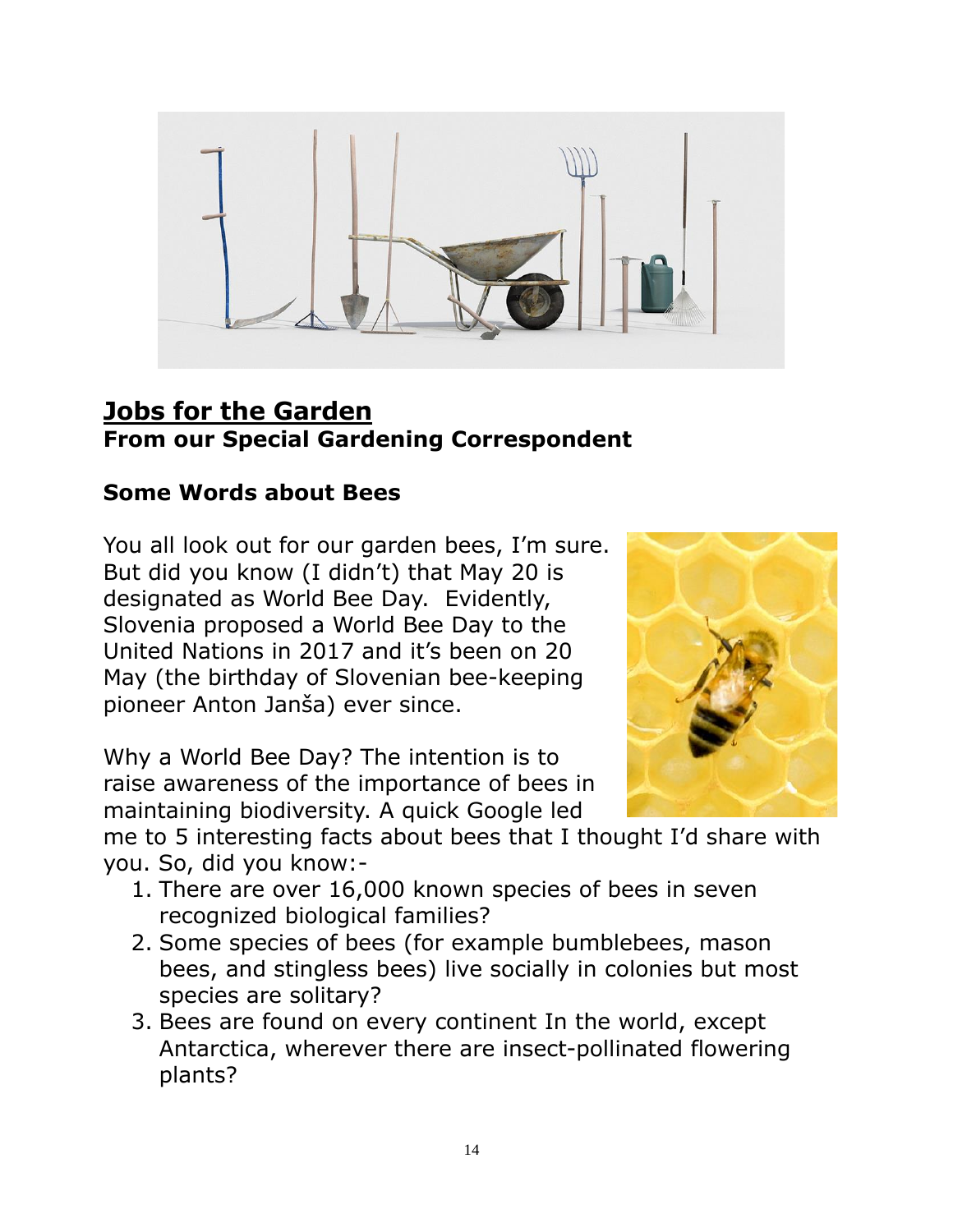- 4. Bee pollination is vital both ecologically and commercially, and a decline in wild bees has increased the value of pollination by commercially managed hives of honeybees? (it's only a matter of time before they start to appoint agents).
- 5. Human beekeeping has been practiced for millennia since at least the times of Ancient Greece and Ancient Egypt.

Wow! Bees are so important so our food production and are still in decline so we all need to do all we can to support them. (And if you're interested, there are many more amazing facts about bees to find out. They're good at predicting storms for example.)

#### **Editor's note**

I have a particular fondness of bees – firstly I've managed to avoid cutting the grass for a whole month as we're practicing 'No-Mow-May' to help our bees. Secondly, when Graham Hindle married us nearly 22 years ago, he compared Lesley and me to the airworthiness of a bee. According to the laws of physics, a bee shouldn't be able to fly. But they do, very successfully.

#### **Humour Corner**

Traffic Policeman (having pulled over a driver wearing a dogcollar) *Excuse me Reverend, but have you been drinking?*

Clergyman: *Only water, officer*…

Traffic Policeman: *I'm sorry, but I notice a smell of wine in the car*

Clergyman: *Goodness me. He's done it again!*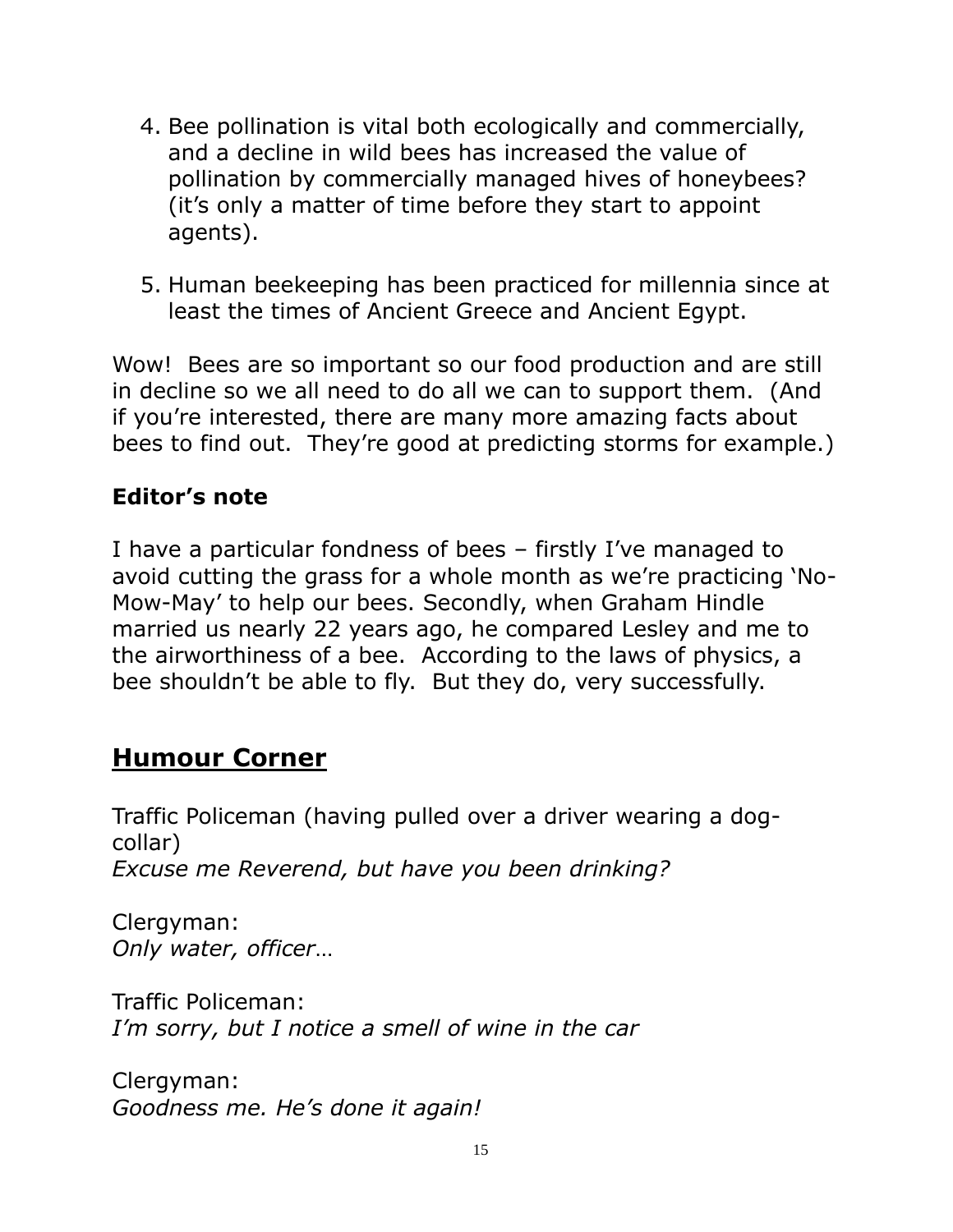## **Poem of the Month**

This month's poem is selected by Anna Firth MP who succeeded Sir



David Amess following the by-election on 3 February. She writes of her choice (*Sea Fever* by John Masefield):

*'It reminds me of my late father who loved sailing. He once sailed across the Atlantic from Benfleet Creek on an old 28-foot yacht'*

Masefield, born in Herefordshire in 1878, had an unhappy childhood during which he lost both parents. He served on ocean-going sailing ships as a young man before settling to marriage and a career as an accomplished writer of novels, plays and poetry. Such was the

respect he gained that in 1930 he was appointed Poet Laureate until his death in 1967.

#### **Sea-Fever [John Masefield](https://www.poetryfoundation.org/poets/john-masefield) (1878-1967)**

I must go down to the seas again, to the lonely sea and the sky, And all I ask is a tall ship and a star to steer her by; And the wheel's kick and the wind's song and the white sail's shaking,

And a grey mist on the sea's face, and a grey dawn breaking.

I must go down to the seas again, for the call of the running tide Is a wild call and a clear call that may not be denied; And all I ask is a windy day with the white clouds flying, And the flung spray and the blown spume, and the sea-gulls crying.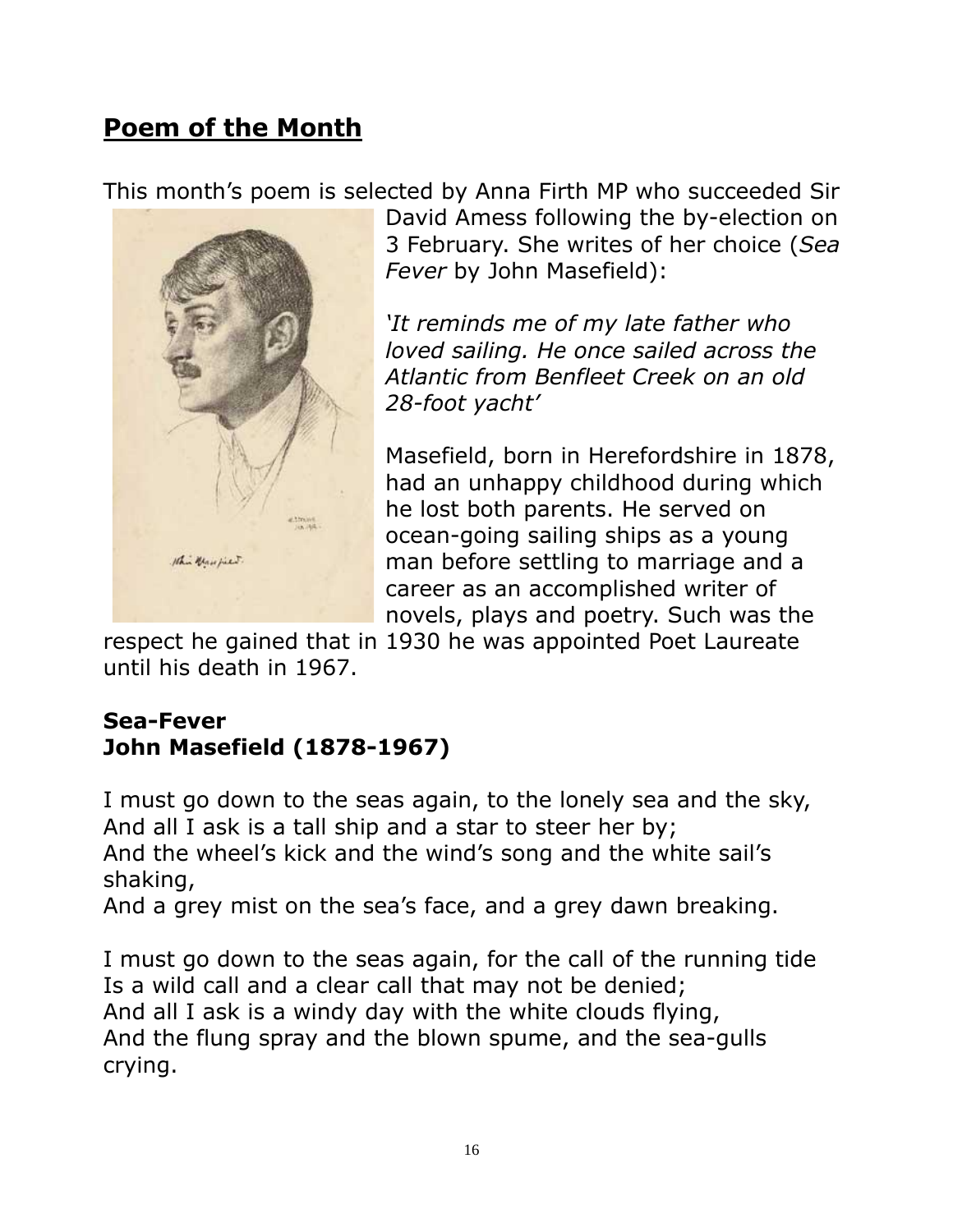I must go down to the seas again, to the vagrant gypsy life,

To the gull's way and the whale's way where the wind's like a whetted knife;

And all I ask is a merry yarn from a laughing fellow-rover,

And quiet sleep and a sweet dream when the long trick's over.

-oOo-

If you have a favourite poem, send it in to me. If you can't remember the name of the poem or its author, don't worry – give me a well-known



line and I'll track it down. Oh, and tell me why you like it.

## **Some Jubilee Trivia**

This is for us the year 2022. We used to define it as AD (*Anno Domini*, the year of our Lord) but many now use CE (Common Era). This is because the world has at least 30 other calendars in widespread use. The daddy of them all is the Assyrian calendar which dates from 4750 BCE; at least 2 million people would say that this is the year 6772!

At least everyone in the world uses the decimal (base 10) system of counting, with numbers represented by the Hindu–Arabic numeral system. This dates back either to the 1<sup>st</sup> century CE or the 9<sup>th</sup> (depending on whether you think it was invented in India or the Middle East

Or do they? Certain tribal languages in Papua New Guinea, DR Congo and Nepal (to name but three) use number systems based on different numbers. Some Nigerians use a base-12 (duodecimal)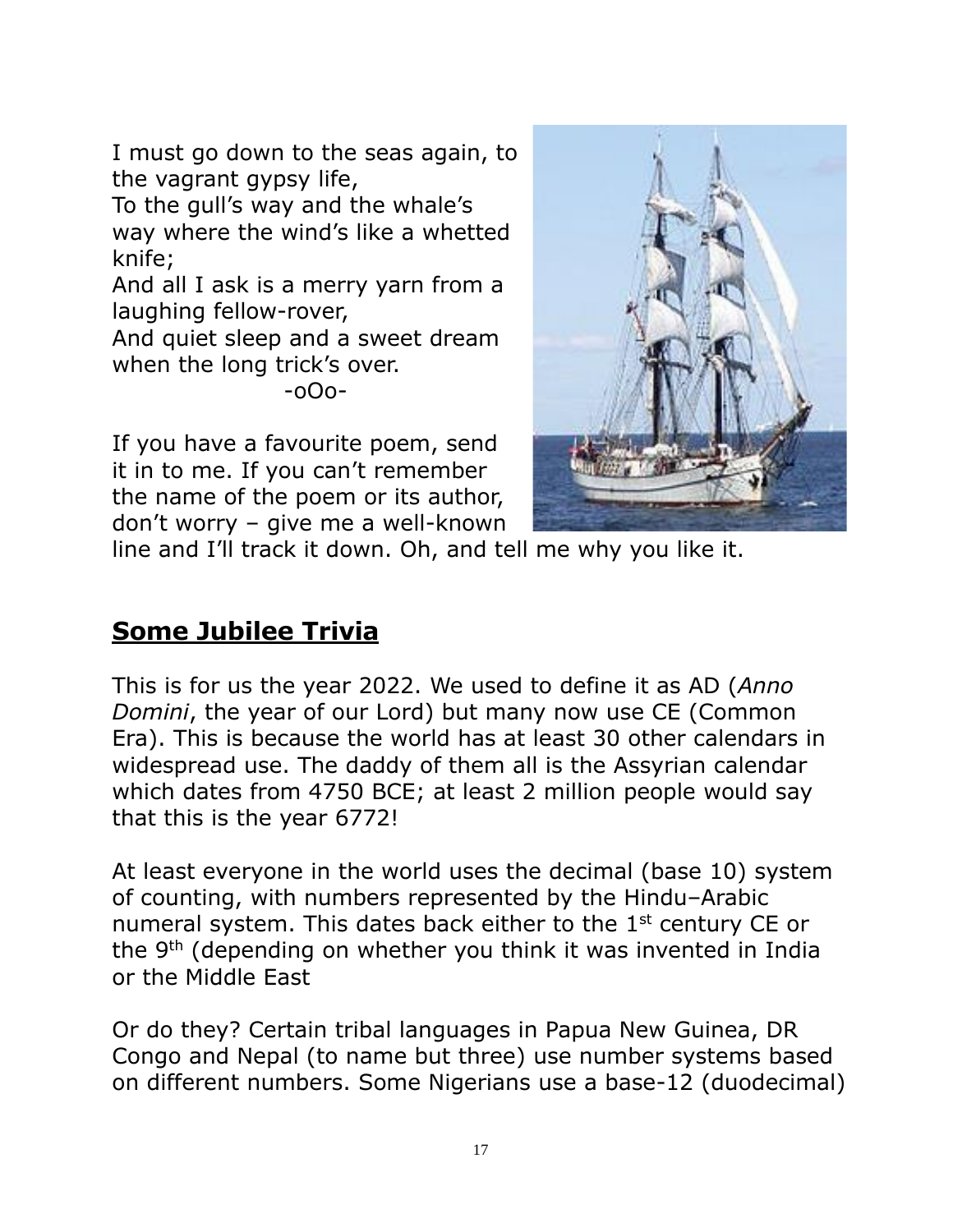system. Base 12 is in many ways a more useful system. The number twelve is divisible, of course, by 2, 3 and 4. The main reason for the dominance of base-10 is that a large majority of humans are blessed with 8 fingers plus 2 thumbs.

There is of course a major area in which base-10 does not prevail. Your computer, telephone, car and possibly your watch operating systems are all based on binary – base-2. This system has the merit of only two numbers (1 and 0) which can be represented in a machine as 'on' and 'off'. Your computer now looks forward to celebrating the Queen's 1000110 years of reign since the year 11110100000!

## **Puzzle of the Month Solution**

You should have identified (in order):

Acacia; Amaryllis; Snapdragon; Narcissus; Snowdrop; Petunia; Azalea; Aster; Rose; Edelweiss; Sweet Pea; Allium; Mallow.

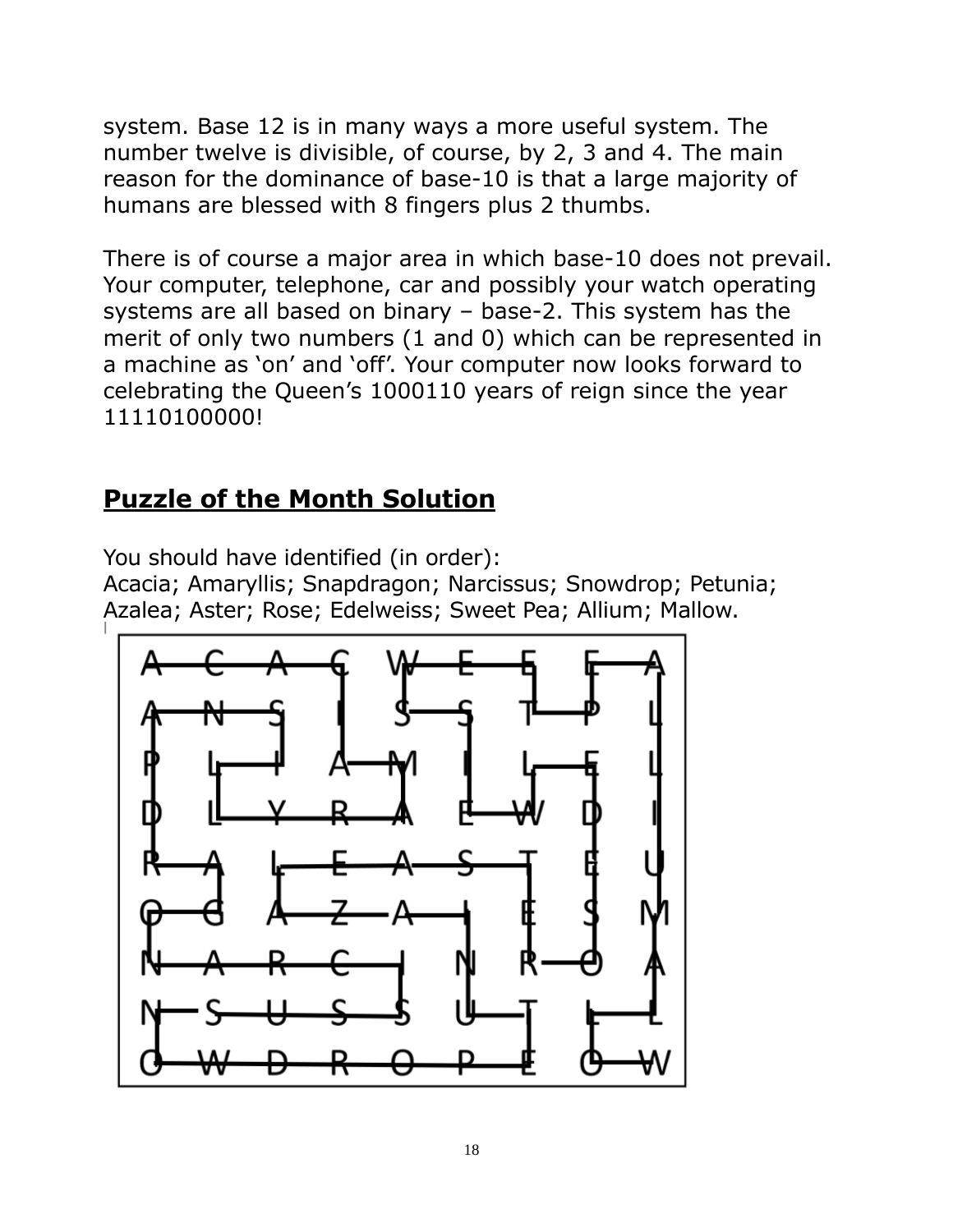## **SERVING the COMMUNITY 7 Days a Week**

### **Children and Young People**

| Group           | Time                             | Contact                      |
|-----------------|----------------------------------|------------------------------|
| <b>Scouts</b>   | Thu 7:30 to 9:00 pm              | Carl Mason 07814 226133      |
| Cubs            | Thu 5:45 to 7:15 pm              | Lesley Bacon 07947 116891    |
| Rainbows        | Wed 4:00 to 5:00 pm              | Julie Griffiths 07834 321724 |
| <b>Brownies</b> | Wed 5:30 to 7:00 pm              | Dilys Haddow 710207          |
| Guides          | Fri 7:00 to 9:00 pm              | Jacqui Hendle 07961 545037   |
| Rangers         | Thu <sup>3</sup> 7:00 to 9:00 pm | Jacqui Hendle 07961 545037   |
| <b>Toddlers</b> | Mon 9:30 am to 11:30             | Ros: 478631                  |
|                 |                                  | Margaret: 557512             |

#### **Fellowship Groups**

| Group | Time                                           | l Contact           |
|-------|------------------------------------------------|---------------------|
|       | $ $ Prayer <sup>4</sup>   Tue 9:00 to 10:00 am | Andrew Hyde 473111  |
|       | $ $ Chatter $ $ Tue 10:00 am to 12:00 noon     | Jean Edmonds 525250 |

#### **Services to the Community**

| Group                 | Time                                | Contact    |
|-----------------------|-------------------------------------|------------|
| Lunch Club            | <b>TBA</b>                          | <b>TBA</b> |
| <b>Staying Steady</b> | $\sqrt{\text{Wed }1:00 \text{ pm}}$ | <b>TBA</b> |

### **Social and Recreational**

| <sup>l</sup> Group | i Time i                                     | ⊩Contact    |
|--------------------|----------------------------------------------|-------------|
|                    | Hobbies $1^{st}/3^{rd}$ Thu 10:00 am to noon | Jean 525250 |

<sup>3</sup> Every fortnight

<sup>4</sup> on Zoom